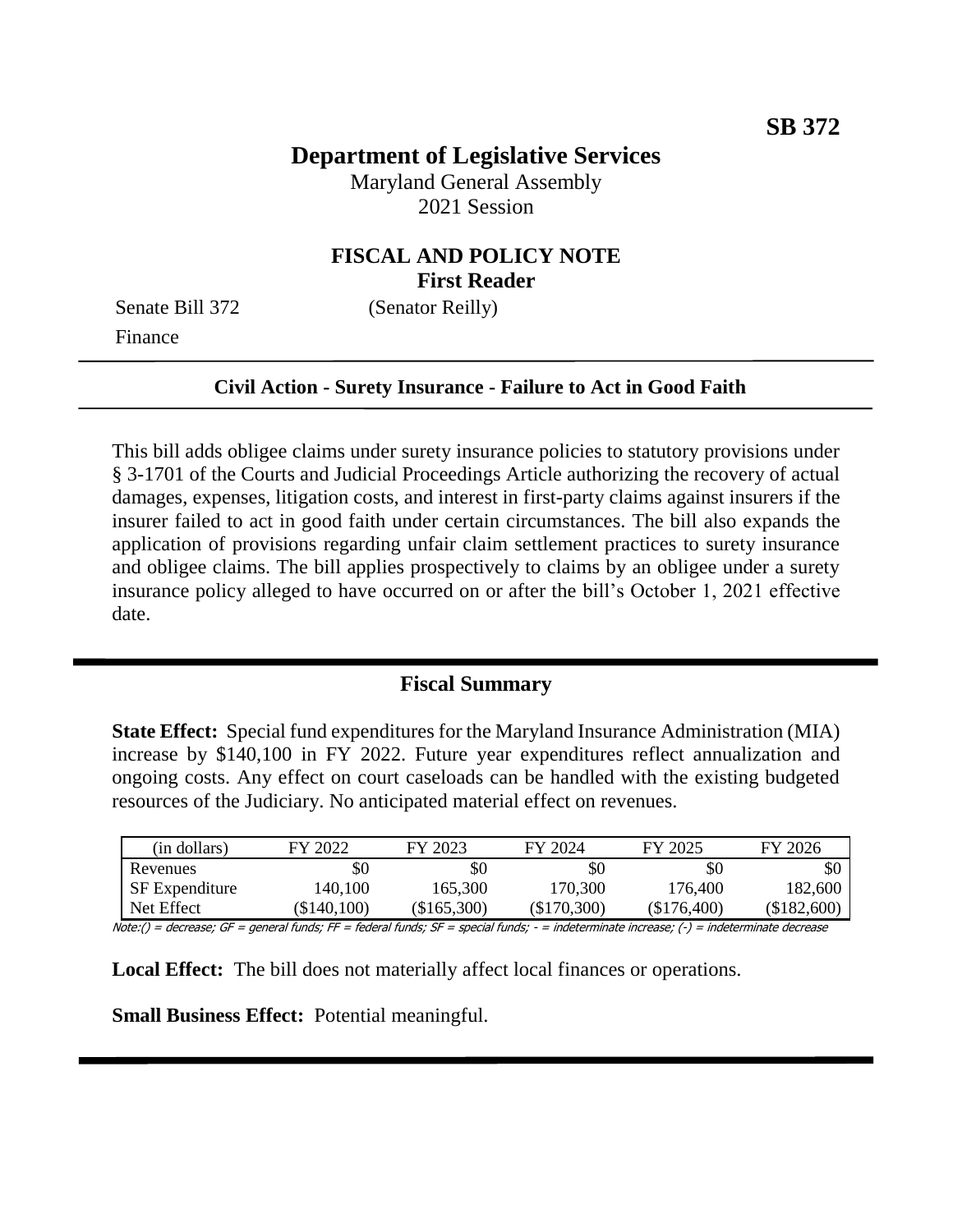# **Analysis**

### **Bill Summary/Current Law:**

### *Failure to Act in Good Faith – § 3-1701 of the Courts and Judicial Proceedings Article*

Under the bill, an "obligee" is a person who is the recipient of an obligation under a surety insurance policy. The bill expands the application of § 3-1701 to authorize the recovery of actual damages, expenses, litigation costs and interest in obligee claims against surety insurance providers when the policy was issued, sold, or delivered in the State.

Currently, under § 3-1701, with respect to first-party property and casualty claims or individual disability insurance claims, a consumer who proves that the person's insurer did not act in good faith may recover expenses and litigation costs, including reasonable attorney's fees not exceeding one-third of the actual damages recovered, in addition to actual damages, plus interest. Actual damages recovered may not exceed the limits of the applicable policy. "Good faith" is defined as an informed judgment based on honesty and diligence supported by evidence the insurer knew or should have known at the time the insurer made a decision on a claim.

This provision applies in a civil action (1) to determine the coverage that exists under the insurer's insurance policy or the extent to which the insured is entitled to receive payment for a covered loss; (2) that alleges the insurer failed to act in good faith; and (3) that seeks to recover expenses and litigation costs in addition to actual damages under the policy. An insurer may not be found to have failed to act in good faith solely because of the time taken by an insurance company in its investigation of a claim if the insurer acted within the time specified by statute or regulation.

A jury trial is available at the election of any party, and the statute does not limit the right of any person to maintain a civil action otherwise available under any other provision of law. A party may not file an action under the bill until the date of a final decision by MIA on the party's complaint under § 27-1001 of the Insurance Article regarding the insurer's actions if expenses and litigation costs are sought. However, a case may be filed before this date if the case is within the small claims jurisdiction of the District Court, the parties agree to waive this timing requirement, or the claim is under a commercial insurance policy exceeding \$1 million.

#### *MIA Annual Report*

SB 372/ Page 2 Currently, MIA is required to report annually to the General Assembly on, among other items, the number and types of complaints filed under § 27-1001 of the Insurance Article and § 3-1701 of the Courts and Judicial Proceedings Article from insureds regarding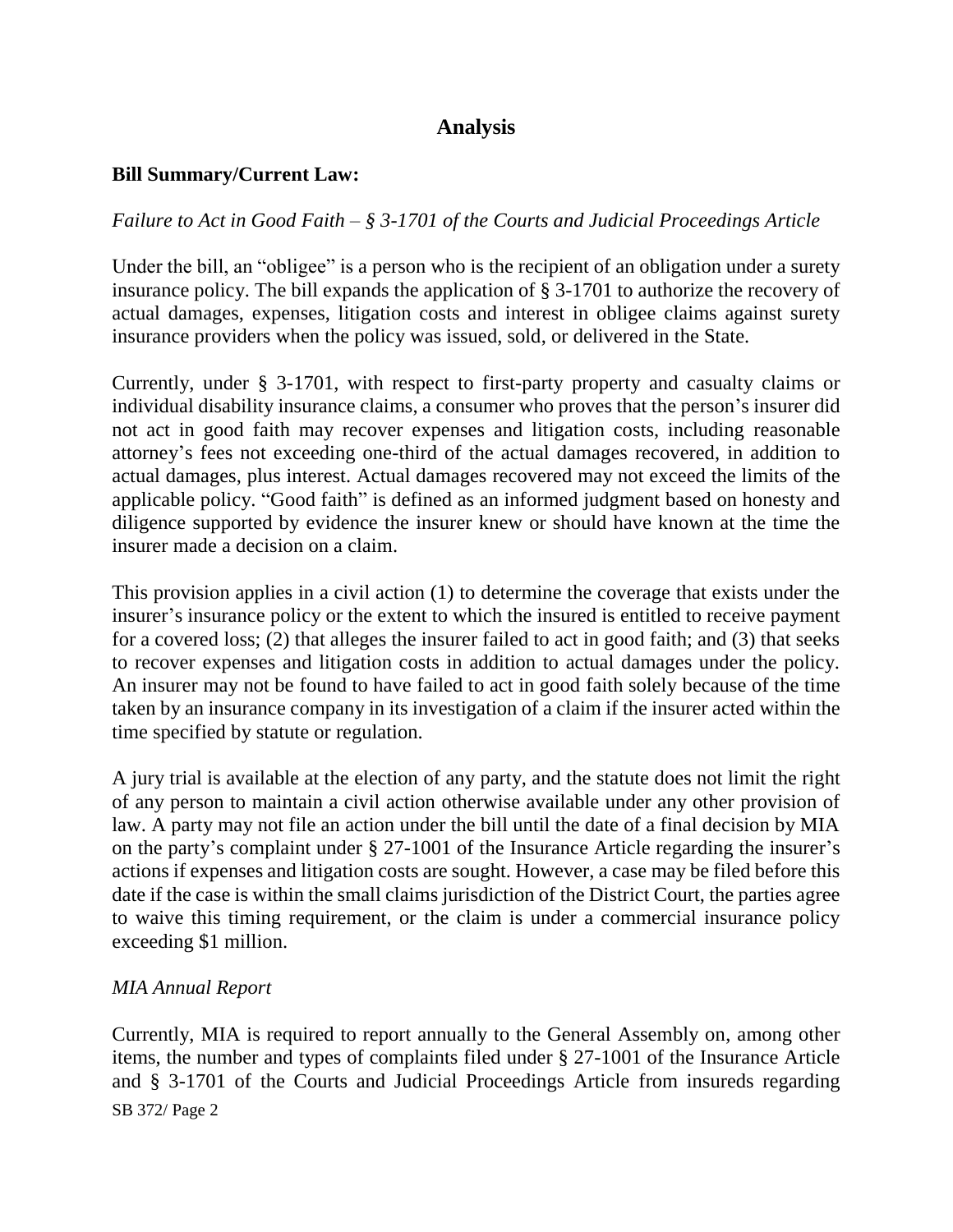first-party insurance claims under property and casualty insurance policies and individual disability insurance policies and the administrative and judicial dispositions of these complaints.

The bill expands this reporting requirement to include complaints from obligees regarding surety insurance policies and their dispositions at the administrative and judicial levels.

### *Unfair Claims Settlement Practices – Title 27, Subtitle 3 of the Insurance Article*

The Insurance Article specifies a variety of activities that constitute an unfair claims settlement practice if performed by an insurer, nonprofit health service plan, or health maintenance organization. They include (1) misrepresenting facts or policy provisions related to the claim or coverage at issue; (2) refusing to pay a claim for an arbitrary or capricious reason based on all available information; (3) attempting to settle a claim based on an application that is altered without notice to, or the knowledge or consent of, the insured; (4) failing to include with each claim paid to an insured or beneficiary a statement of the coverage under which the payment is being made; and (5) failing to act in good faith in settling specified types of claims.

The Insurance Article also grants the Insurance Commissioner the authority to impose a specified penalty against insurers, nonprofit health service plans, or health maintenance organizations that commit unfair claims settlement practices. In addition to such a penalty, the Commissioner may require such an insurer, nonprofit health service plan, or health maintenance organization to make restitution to each claimant who has suffered actual economic damages because of the violation. The bill expands application of unfair claims settlement practices provisions to surety insurance and alters various provisions to apply to obligee claims.

**State Expenditures:** Special fund expenditures for MIA increase by \$140,137 in fiscal 2022, which accounts for the bill's October 1, 2021 effective date. This estimate reflects the cost of hiring one investigator and one hearing officer to address unfair claims settlement practices complaints involving surety insurance. It includes salaries, fringe benefits, one-time start-up costs, and ongoing operating expenses. MIA advises that these additional personnel are needed to implement the bill given the complexity of surety insurance complaints, the lack of involvement by MIA in these types of complaints currently, and existing MIA workloads.

| <b>Positions</b>                        |           |
|-----------------------------------------|-----------|
| Salaries and Fringe Benefits            | \$128,974 |
| <b>Operating Expenses</b>               | 11,163    |
| <b>Total FY 2022 State Expenditures</b> | \$140,137 |